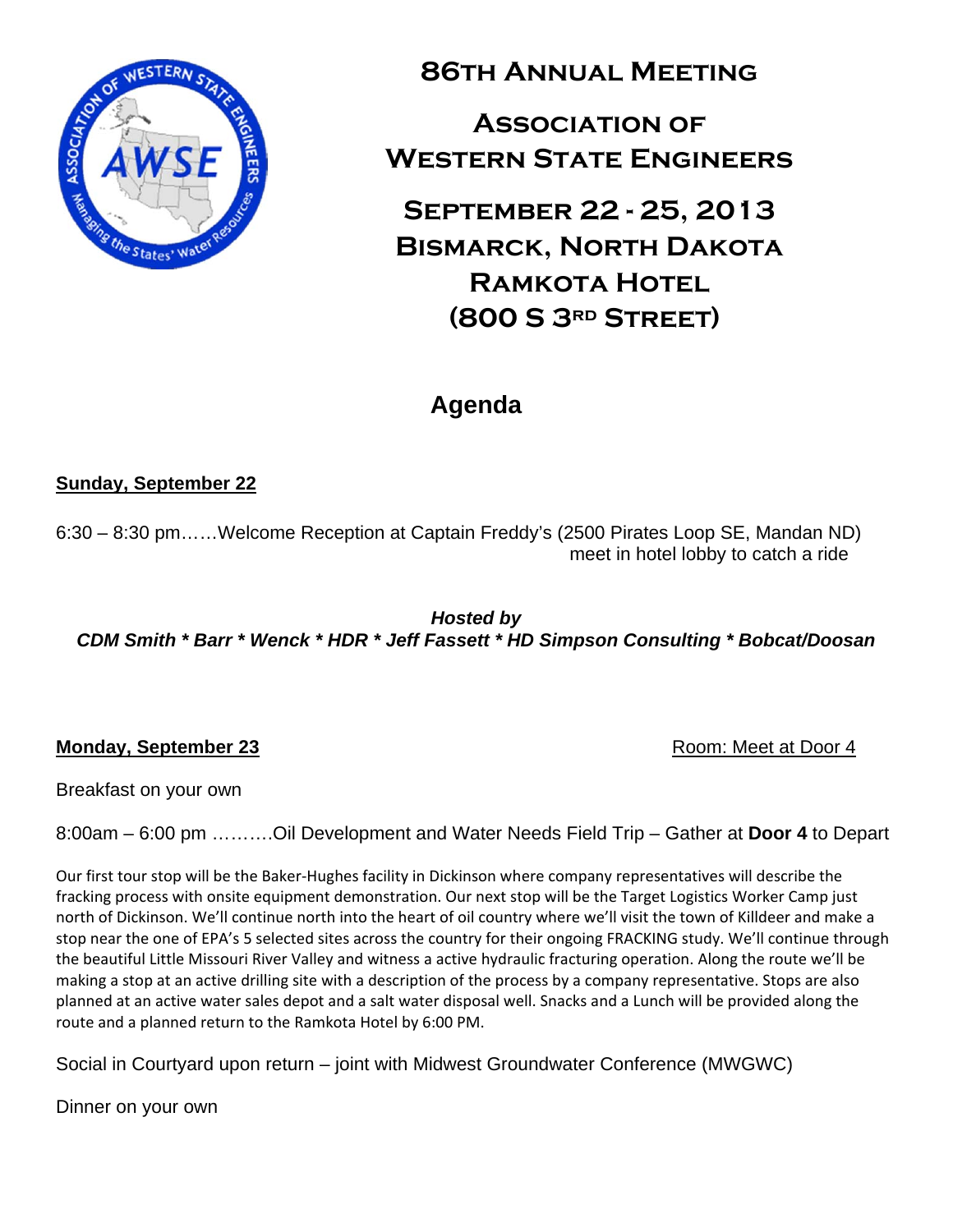| Breakfast on your own                                                                                                                                                                                                                                                |                                                                                                         |
|----------------------------------------------------------------------------------------------------------------------------------------------------------------------------------------------------------------------------------------------------------------------|---------------------------------------------------------------------------------------------------------|
|                                                                                                                                                                                                                                                                      |                                                                                                         |
| 8:45 - 10:00 am  Panel Discussion: Compliance with use conditions and methods of enforcement                                                                                                                                                                         | David Barfield (KS)<br>Mike Hove (ND)                                                                   |
|                                                                                                                                                                                                                                                                      |                                                                                                         |
|                                                                                                                                                                                                                                                                      |                                                                                                         |
| 10:30 - 11:45Panel Discussion: State/Federal Coordination -                                                                                                                                                                                                          | Silverjackets and Flood Hazard Management<br>Mike Johnson (AZ)<br>David Barfield (KS)<br>Mike Hall (ND) |
|                                                                                                                                                                                                                                                                      |                                                                                                         |
| 1:00 - 2:15 pmPanel Discussion: Major Water Transfers between Basins                                                                                                                                                                                                 | Mike Sullivan (CO)<br>Michelle Klose (ND)                                                               |
|                                                                                                                                                                                                                                                                      |                                                                                                         |
|                                                                                                                                                                                                                                                                      |                                                                                                         |
| 1) Call to Order - Todd Sando, ND<br>2) Review/Correct Minutes of the 85th Annual Meeting<br>3) Review/Amend Business Meeting Agenda<br>4) Nomination of Officers<br>5) Review Proposed Bylaw Amendments<br>6) Review Committee Meeting Agendas<br>7) Other Business | (Call in line available)                                                                                |
|                                                                                                                                                                                                                                                                      |                                                                                                         |
| CDM Smith * Barr * Wenck * HDR * Jeff Fassett * HD Simpson Consulting * Bobcat/Doosan                                                                                                                                                                                | <b>Hosted by</b><br><b>And MWCWC sponsors</b>                                                           |
| $0.20$ $0.00 \text{ ms}$                                                                                                                                                                                                                                             | $Dipner(Dethorcon Poora noorCouth and Loint with MULOMO)$                                               |

6:30 – 8:00 pm .....................................Dinner (Patterson Room near Courtyard – Joint with MWGWC) Dinner Speaker: Scott Korom, Associate Professor of Geological Engineering at UND Presentation on his research on water quality and nitrification issues in New Zealand